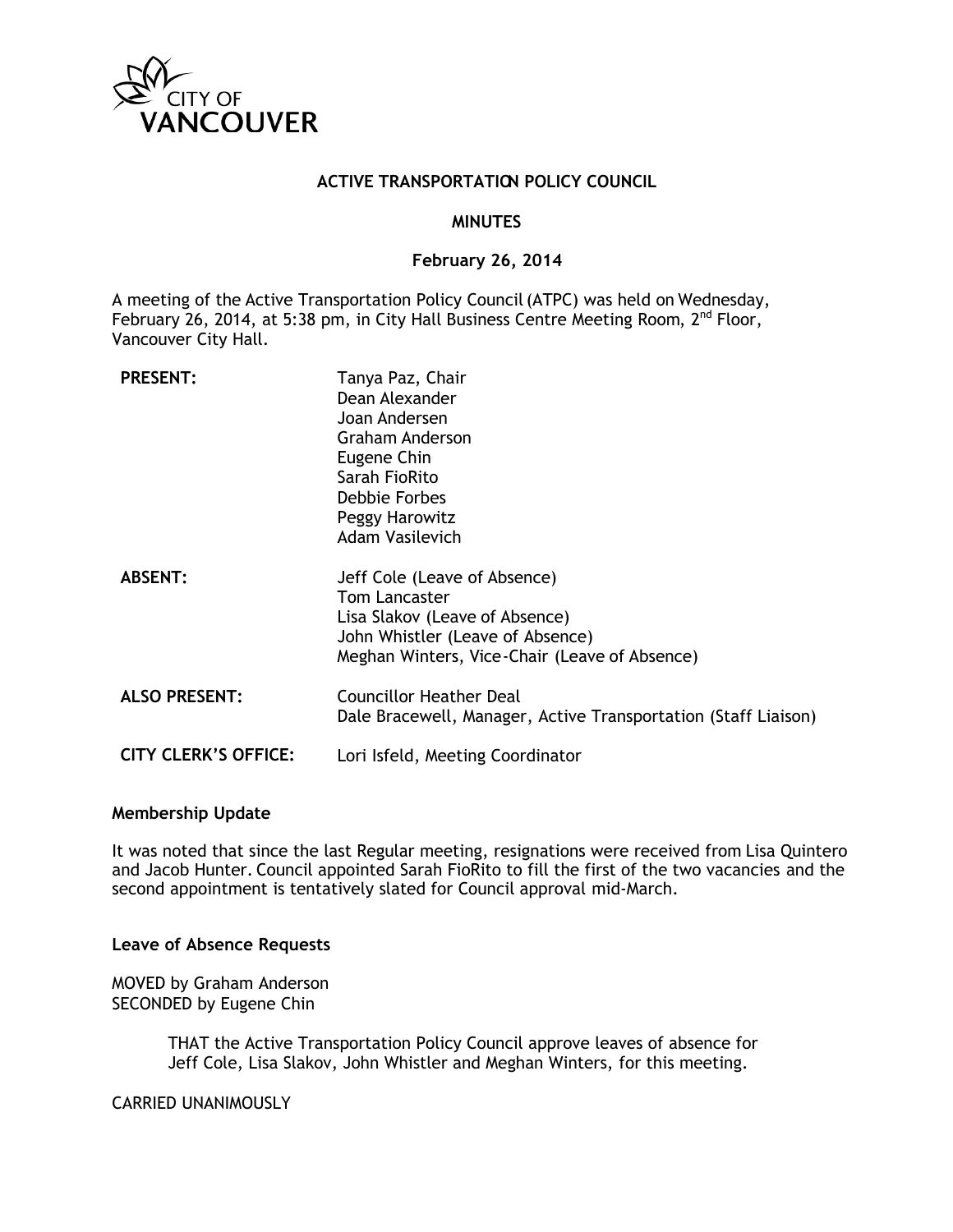# **Approval of Agenda**

MOVED by Debbie Forbes SECONDED by Peggy Harowitz

> THAT the order of the agenda be varied by adding "appointment of subcommittee members" to Item 1, switching the order of Item 3 to deal with  $3(b)$  v),  $3(b)$  (ii) then  $3(a)$ before the rest of Item 3, and to postpone Item  $3(c)$  ii) to a future meeting;

FURTHER THAT the agenda, as amended, be approved.

## CARRIED UNANIMOUSLY

*Note from Meeting Coordinator: For ease of reference, the minutes are recorded in numerical order.* 

## **Approval of Minutes**

MOVED by Joan Andersen SECONDED by Graham Anderson

> THAT the minutes of the Active Transportation Policy Council meeting on October 16, 2013, be approved.

CARRIED UNANIMOUSLY

# **1. Election of Vice-Chair and Appointment of Subcommittee Members**

**(a) Election of Vice-Chair**

Following due process, Meghan Winters was elected Vice-Chair of the Active Transportation Policy Council, by acclamation.

## **(b) Appointment of Subcommittee Members**

MOVED by Graham Anderson SECONDED by Debbie Forbes

> THAT the Active Transportation Policy Council approves the following individuals to participate on the Projects Subcommittee:

Bev Ballantyne John Calimente Gertjan Hoffman Debra Rolfe Neil Salmond

CARRIED UNANIMOUSLY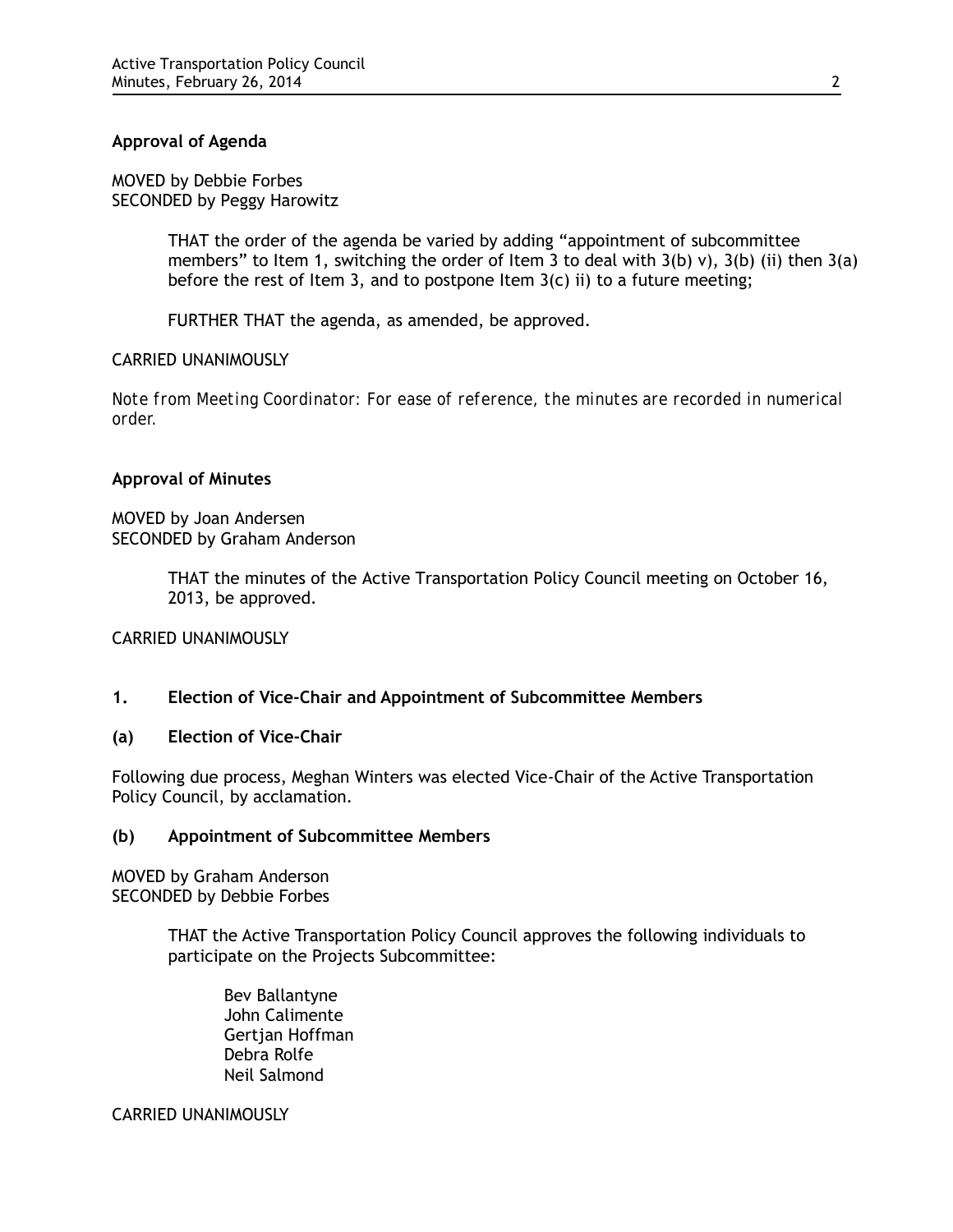MOVED by Joan Andersen SECONDED by Eugene Chin

> THAT the Active Transportation Policy Council approves the following individual to participate on the Promotion and Partnerships Subcommittee:

Camille Joseph

CARRIED UNANIMOUSLY

# **2. Staff Liaison Update**

The Staff Liaison provided a high level update on a variety of items including intersection improvements at Joyce and Kingsway, signal changes along Point Grey/Cornwall, stats for separated bike lanes, and upcoming Cambie Street utility construction and potential opportunity for active transportation improvements.

It was noted staff are looking at forming a working group of members from ATPC and the Persons With Disabilities and Seniors Advisory Committees. It was further noted volunteers John Whistler and Joan Andersen as alternate, would represent ATPC.

Discussion took place regarding the 2016 Pro Bike Pro Walk Pro Place Conference. Following discussion it was

MOVED by Joan Andersen SECONDED by Dean Alexander

> THAT the Active Transportation Policy Council supports an application by the City of Vancouver, with its partners, to host the 2016 Pro Bike Pro Walk Pro Place Conference in the City of Vancouver.

CARRIED UNANIMOUSLY

# **3. Subcommittee Updates and Motions**

# **(a) 2014 Priorities Motion**

MOVED by Adam Vasilevich SECONDED by Debbie Forbes

> THAT the priorities of focus for the Active Transportation Policy Council for 2014, as determined at the ATPC Working Session on January 22, 2014, be approved as follows:

# PARKING

- Locations of bike parking, including Easy Park
- Off-street vehicle parking in downtown core
- Residential and commercial developments and bike parking
- Transit-oriented developments and active transportation
- Bike cages and security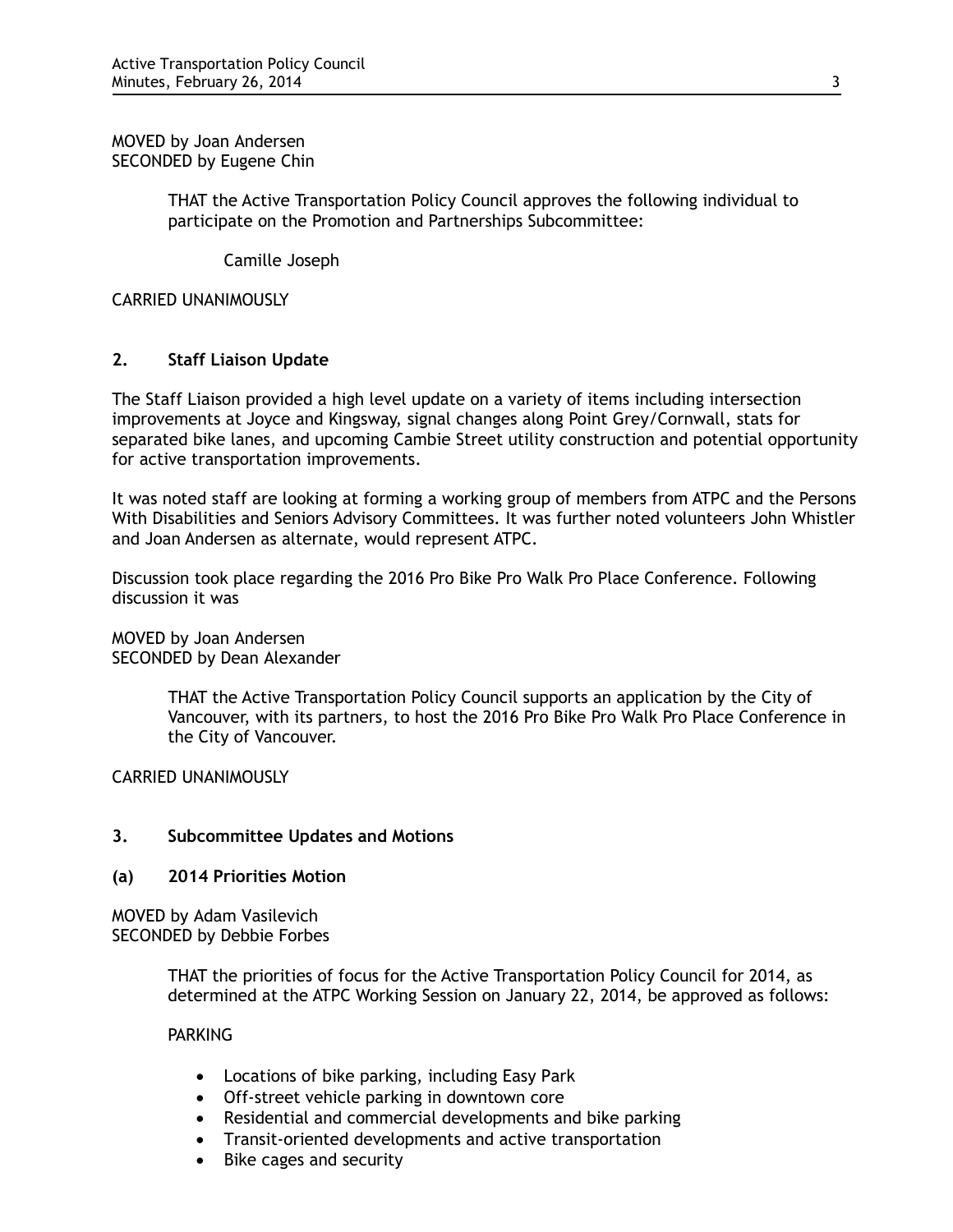- Residential parking permits and fees
- Driveway widths, narrow sidewalks

# BY-LAW CHANGES

• All active transportation-related bylaws, especially with regards to pedestrians including wheelchairs, cycling, skateboarding, and e-bikes/mopeds/scooters

# COLLABORATING WITH OTHER ADVISORY COMMITTEES

• Finding common ground, building relationships, giving them an opportunity to inform us on active transportation concerns

## SUPPORT ACTIVE TRANSPORTAITON PROMOTION & ENABLING PLAN

- Support program
- Pedestrian wayfinding updated
- Bike map, bike route wayfinding and other education re: existing infrastructure
- Celebration of completion of Seaside Greenway & York Bikeway

# INCREASE BUDGETS

• Work to support increases for capital infrastructure monies and monies for promotion and enabling of active transportation

## ZERO FATALITIES

- Report out with recommendations
- Safety reports ped/cycling
- Lower speed limits

## OTHER - OPEN SOURCE DATA AND TRANSIT FUNDING

- Encourage the City to make active transportation data open source
- Transit referendum or other support for long-term, sustainable transit funding for the region

# CARRIED UNANIMOUSLY

## **(b) Projects Subcommittee**

i)Update by Graham Anderson

Graham Anderson provided an update on a variety of matters the Subcommittee is working on.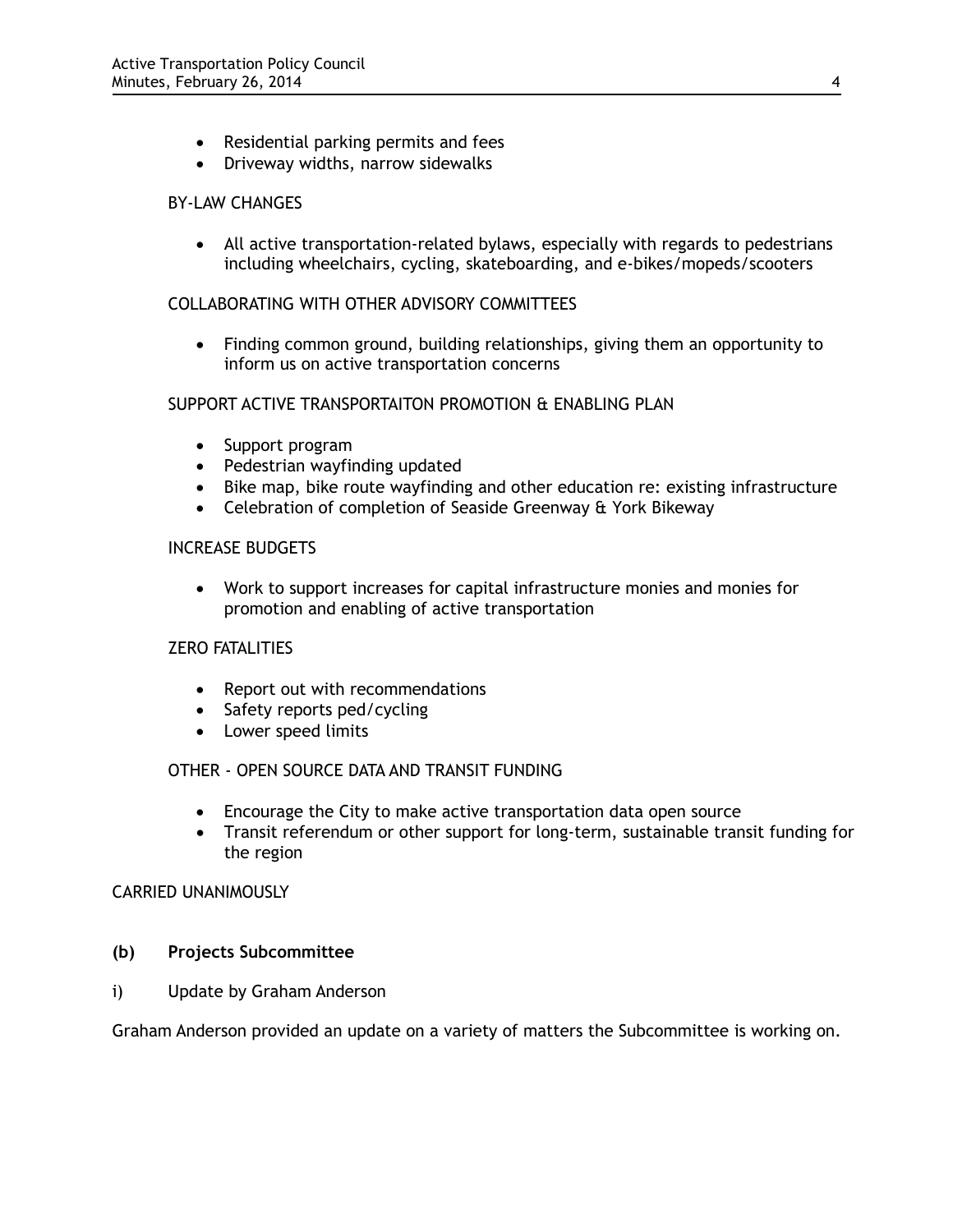## ii) Stanley Park Causeway motion

MOVED by Dean Alexander SECONDED by Joan Andersen

> WHEREAS the City of Vancouver approved in 1997 a hierarchy of transportation that puts pedestrians first.

THEREFORE BE IT RESOLVED

- A. THAT the Active Transportation Policy Council supports allowing pedestrian use on both sidewalks as part of the BC Ministry of Transportation and Infrastructure proposed active transportation improvements to the Stanley Park causeway.
- B. THAT the Active Transportation Policy Council recommends improvements to wayfinding through Stanley Park that would encourage pedestrians to consider alternate routes to the west sidewalk.
- C. THAT the Active Transportation Policy Council recommends improvements to the Stanley Park causeway include better lighting, smooth surfaces, raised and clearly marked crosswalks at intersections, and that the causeway be set-up so that drivers yield to active transportation users on entrance/exit ramps.

## CARRIED UNANIMOUSLY

iii) DTES Community Plan

MOVED by Graham Anderson SECONDED by Eugene Chin

> THAT the Active Transportation Policy Council generally supports the transportation directions outlined in the draft Downtown Eastside Local Area Plan, including:

- Enhancing walking safety and comfort at intersection crossings on major streets and along major arterial streets;
- Encouraging the creation of, and access to, public washroom facilities;
- Improving and expanding new walking and cycling routes including potential routes on Charles, Alexander, Water, Princess, Glen, and Cambie Streets;
- Improving the connection of Carrall Street Greenway to the seawall, including a new walking and cycling bridge at the north foot of Carrall Street to CRAB Park at Portside;
- Enhancing the existing walking and cycling routes including Keefer, Union, Heatley, and Quebec Streets;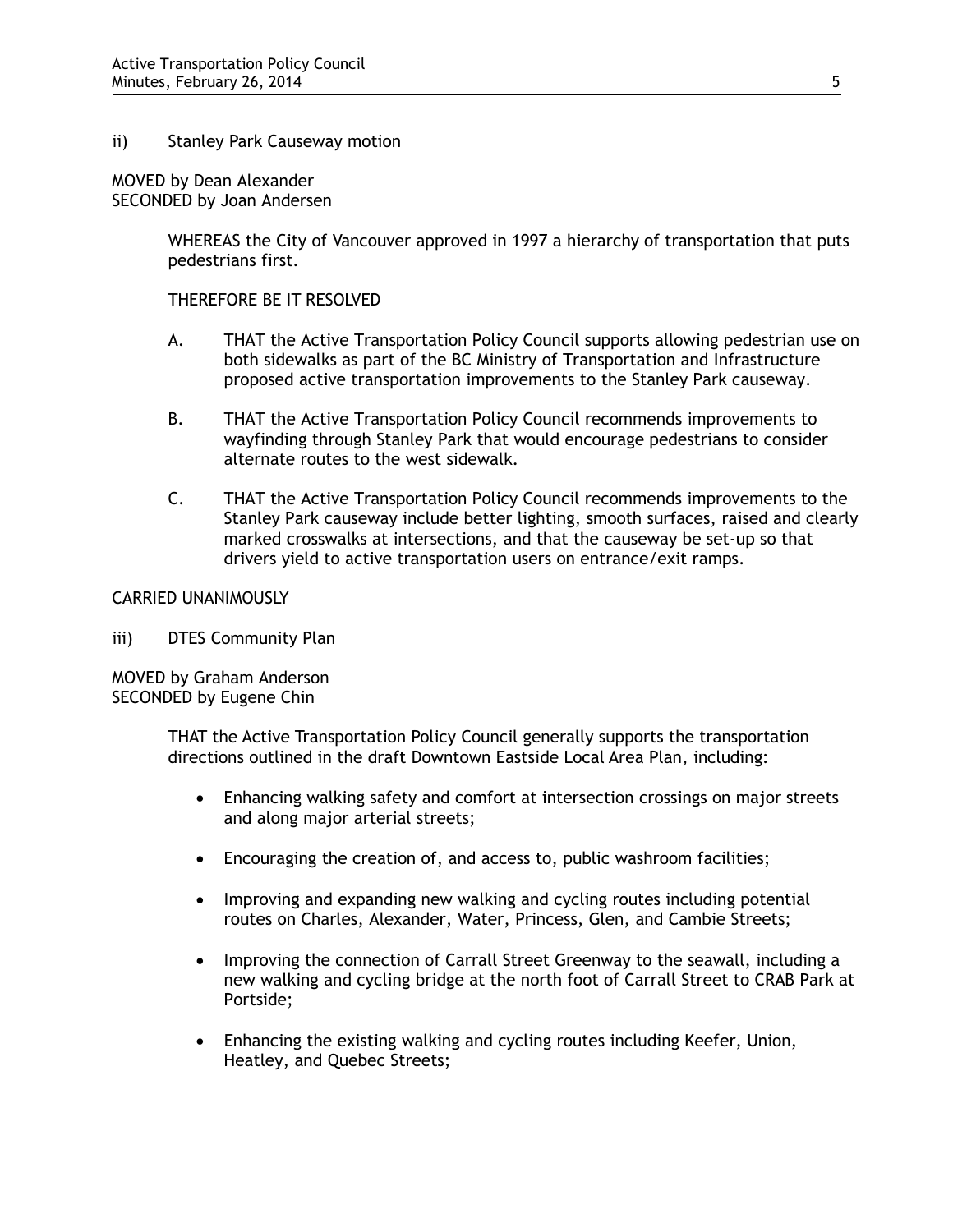- Continuing to explore opportunities regarding the removal of the viaducts to improve neighborhood livability;
- Maintaining and enhancing the street tree canopy by adding street trees.

FURTHER THAT the Active Transportation Policy Council suggests the following expanded opportunities be explored in the Downtown Eastside Plan and subsequent implementation planning:

- Long-term planning for the possibility of a dedicated bike route on Hastings Street;
- Building on the success of the 30km reduced speed zone on Hastings with a pilot residential street speed reduction program;
- Eliminating minimum parking requirements for both residential and commercial buildings and introducing maximum parking limits in the neighbourhood and updating residential parking permit (RPP) pricing and placement to align with the City's mode share targets and encouraging reduced car dependence among residents, workers, and visitors.

## CARRIED UNANIMOUSLY

MOVED by Graham Anderson SECONDED by Eugene Chin

## **WHEREAS**

- 1. CRAB Park at Portside is the only waterfront park in the Downtown Eastside neighbourhood;
- 2. CRAB Park was intended to "Create a Real Accessible Beach" to the Downtown Eastside neighbourhood and the current connections offer insufficient access;
- 3. An active transportation connection at Carrall Street would offer significantly improved access to waterfront green space for people who live and work in Gastown and the Downtown Eastside;
- 4. A new active transportation bridge offers additional opportunities to connect the Carrall Street Greenway to the seawall along West Waterfront Road, thus creating a complete circuit of seaside active transport paths around the downtown peninsula;
- 5. CRAB Park has been designed and landscaped for a direct bridge connection to Gastown at Carrall Street.

# THEREFORE BE IT RESOLVED

A. THAT the Active Transportation Policy Council recommend to City Council a new active transportation bridge from the Carrall Street Greenway to CRAB Park be given near-term priority as a strategic active transport connection.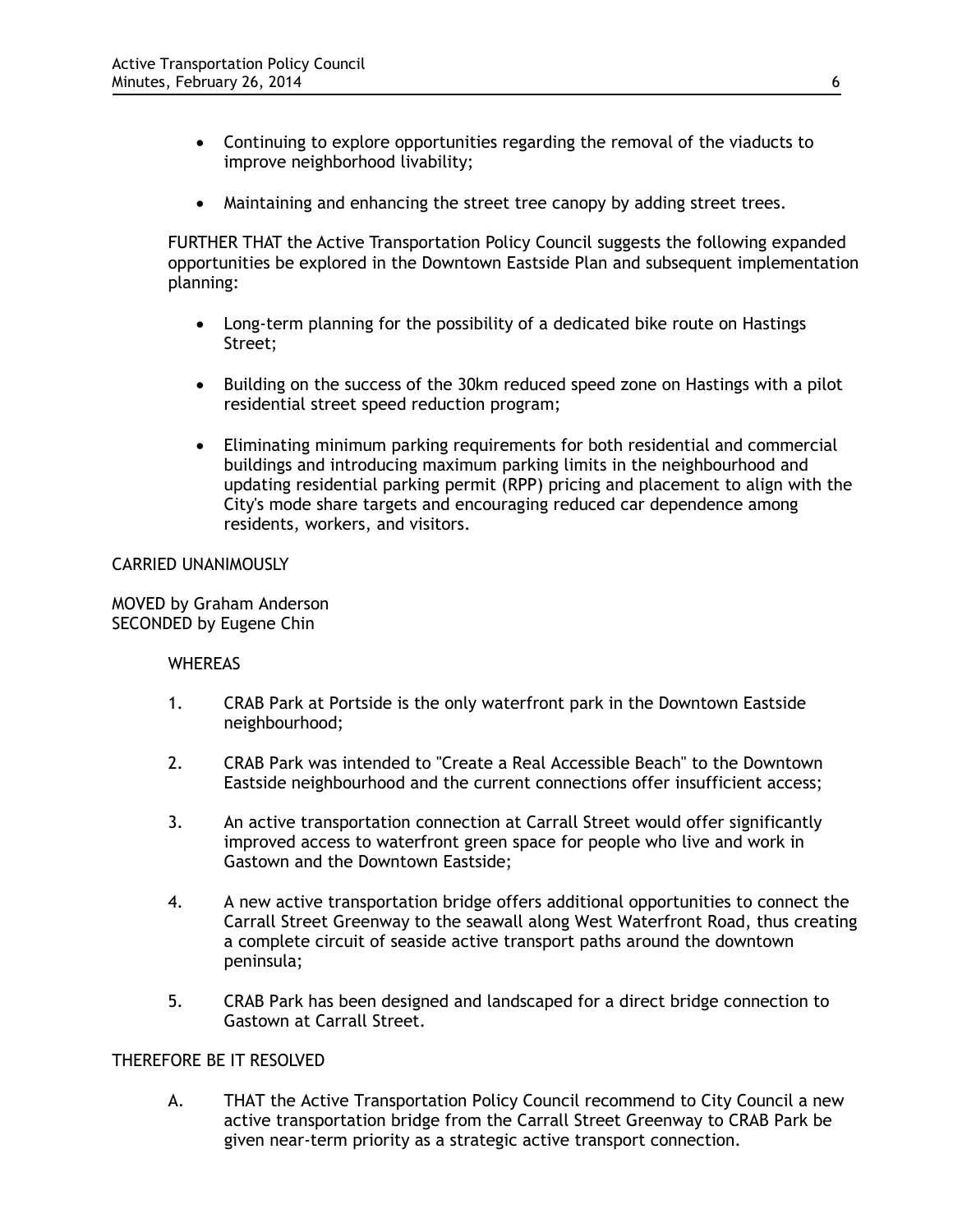B. THAT the Active Transportation Policy Council strongly encourages the City to consider further opportunities to improve waterfront connections west to the seawall and east to the Portside Bike Route, with the Carrall Street Greenway bridge to CRAB Park serving as a key link in the Seaside Greenways network.

## CARRIED UNANIMOUSLY

iv) Marpole Community Plan motion

MOVED by Graham Anderson SECONDED by Sarah Forbes

> THAT the Active Transportation Policy Council generally supports the transportation directions outlined in the draft Marpole Area Plan, and suggests the following opportunities be explored:

- Designating 67<sup>th</sup> Avenue and Hudson Street as bikeways;
- Prioritizing the creation of additional waterfront access to the Fraser River throughout the community;
- Eliminating minimum parking requirements for both residential and commercial buildings and introducing maximum parking limits in the neighbourhood and updating residential parking permit (RPP) pricing and placement to align with the City's mode share targets and encouraging reduced car dependence among residents, workers, and visitors.

# CARRIED UNANIMOUSLY

- v) Seaside Greenway and Kits Beach/Hadden Park
- a. Seaside Greenway

MOVED by Adam Vasilevich SECONDED by Joan Andersen

## **WHEREAS**

- 1. The Seaside Greenway Active Transportation Project and Burrard/Cornwall intersection are currently under construction; and
- 2. There is an opportunity for green space in the Burrard/Cornwall section of the projects.

## THEREFORE BE IT RESOLVED

THAT the Active Transportation Policy Council requests that City Council direct staff to develop a public gathering space on the road allowance on the south side of Burrard Bridge and Cornwall. This newly created space is situated at a key juncture of the city's active transportation network. A City of Vancouver program such as VIVA Vancouver or the assistance of a local community group can develop and program an accessible, inviting and welcoming space to encourage gathering, active transportation and public use to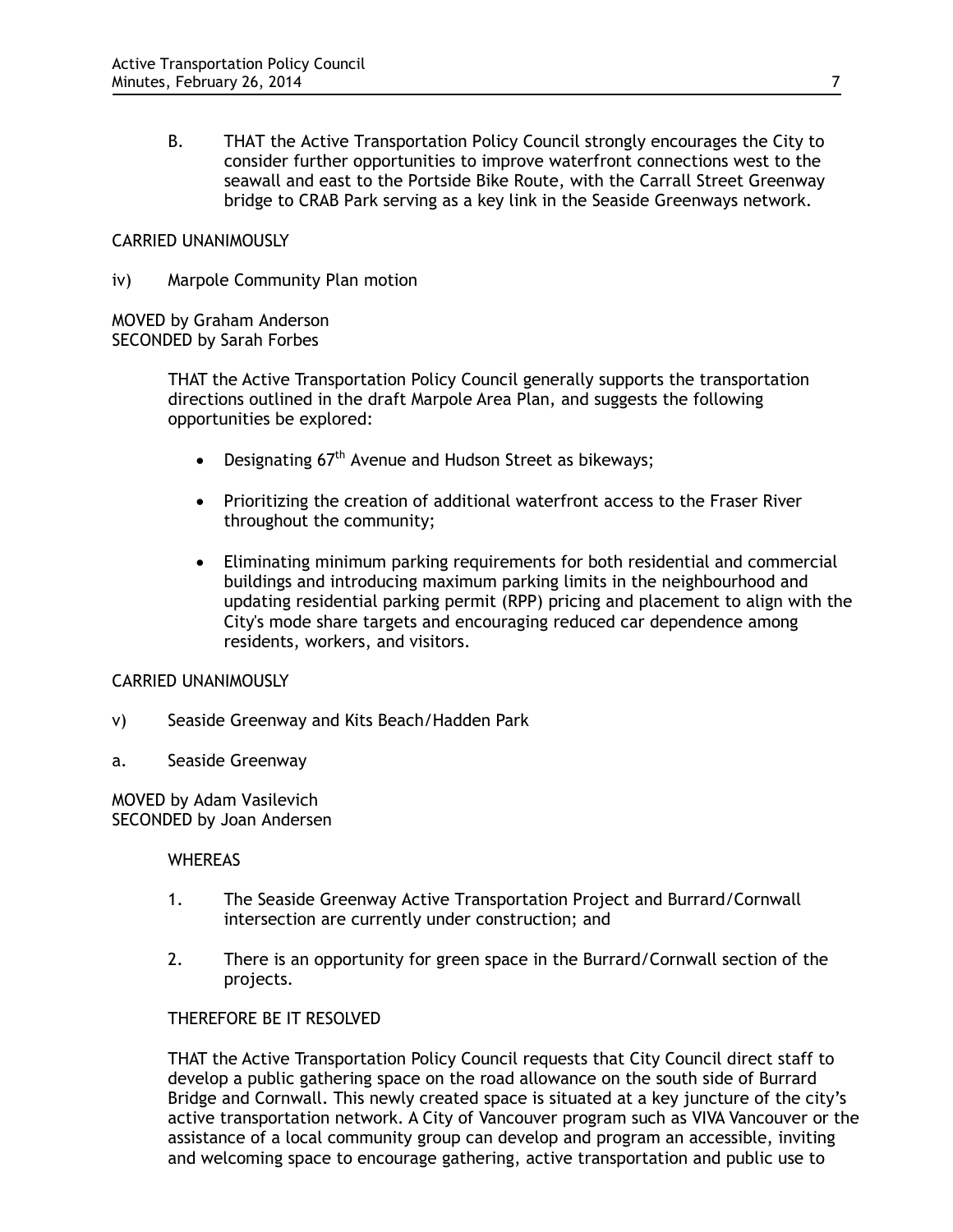ensure the long term success of a high quality active transportation infrastructure and public realm.

## CARRIED UNANIMOUSLY

b. Kits Beach/Hadden Park

MOVED by Sarah FioRito SECONDED by Debbie Forbes

## **WHEREAS**

- 1. The Park Board gave direction to staff to discontinue proceeding with any options for a new path through Hadden Park, and that this be communicated to the petitioner in the B.C. Supreme Court application;
- 2. The Park Board will not be pursuing a new separated path through Hadden Park or at Kits Beach;
- 3. Twenty-eight of the 51 reported collisions from 2008 to 2012 involving motor vehicles (including dooring) along Cornwall/Point Grey occurred on Cornwall East and of the collisions on Cornwall East, the vast majority of them occurred from Balsam to Arbutus with the most dangerous intersection being Vine.

## THEREFORE BE IT RESOLVED

THAT the Active Transportation Policy Council request staff to re-look at creating an AAA route from the bridge to Balsam Street along Cornwall Avenue and potentially the park right of way between Arbutus and Balsam Streets.

#### amended

AMENDMENT MOVED by Joan SECONDED by Adam

THAT the motion be struck and replaced with the following:

## **WHEREAS**

- 1. The Park Board is not currently pursuing a new separated path through Hadden Park or at Kits Beach;
- 2. Active transportation improvements are needed to the Seaside Greenway.

#### THEREFORE BE IT RESOLVED

THAT the Active Transportation Policy Council recommends that the Park Board use the funds previously allocated to Hadden Park for improving active transportation facilities and safety along the Seaside Greenway, on the south side of False Creek and English Bay.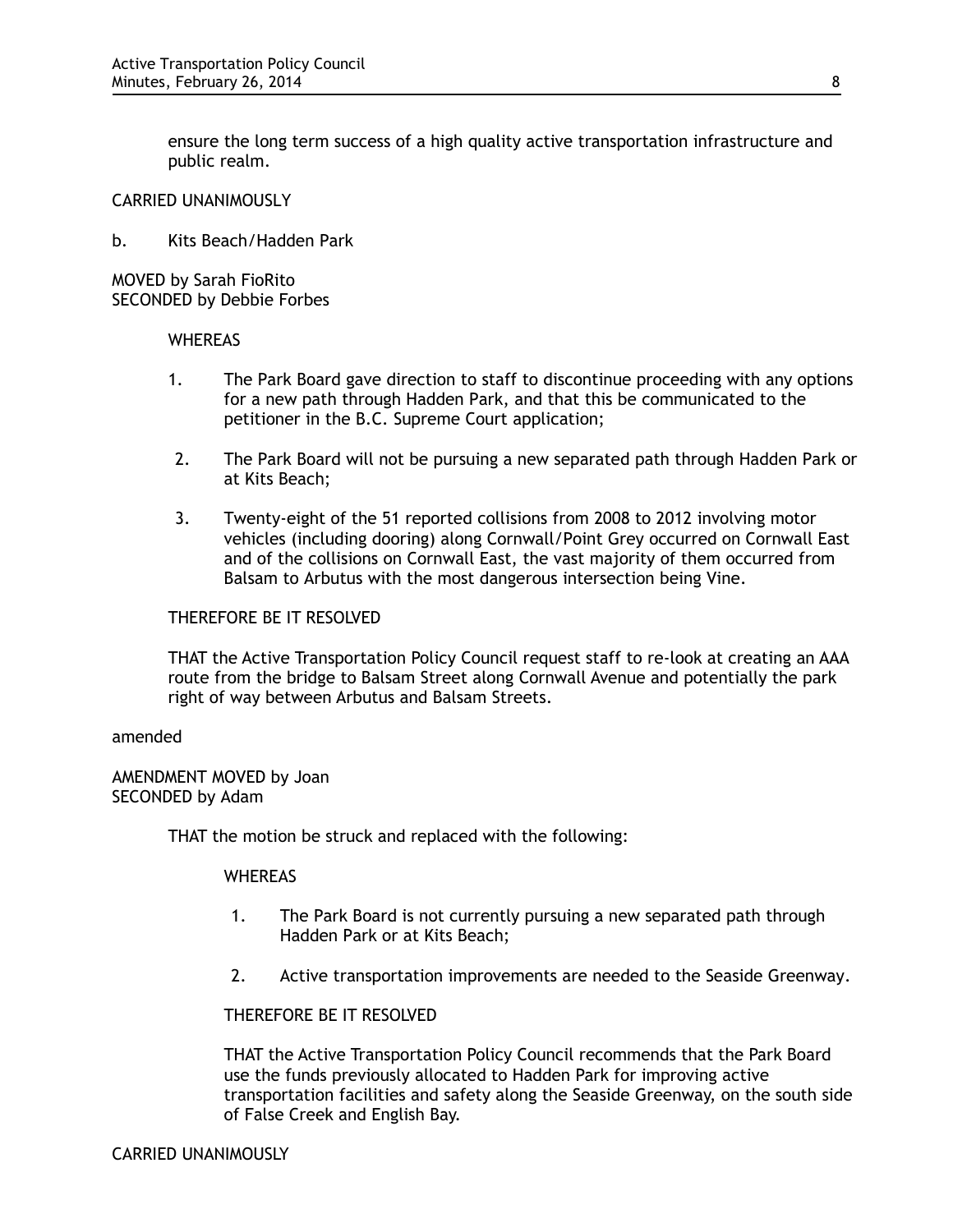The amendment having carried, the motion as amended was put and CARRIED UNANIMOUSLY.

# **(c) Partnerships & Promotion Subcommittee**

i) Update by Joan Anderson

Joan Anderson provided an update on a variety of matters the Subcommittee is working on. She noted the Subcommittee is preparing a motion regarding open data for the next Regular meeting, and requested any input on the motion be forwarded to her.

ii) Promotion and Enabling Plan

Postponed.

iii) Street & Traffic Bylaw Review

MOVED by Tanya Paz SECONDED by Peggy Harowitz

## **WHEREAS**

- 1. The Street and Traffic By-law 2849 number 77 allows skateboards, in-line skates and similar non-motorized items (skaters) to ride on minor streets;
- 2. Since the adoption of By-law 77, a number of segregated bikeways and painted bike lanes have been implemented on streets that do not meet the definition of minor streets;
- 3. Skateboarding is a mode of active transportation that works well with other active modes such as walking and taking transit;
- 4. Providing more appropriate space for skateboarders will discourage skateboard use on sidewalks, making sidewalks safer for pedestrians;
- 5. Allowing skaters to use segregated bikeways and painted bike lanes would significantly improve their access throughout the city;
- 6. A skateboard usually consists of a board and four wheels and no brakes, per se, where stopping is usually foot-braking or dragging one foot on the ground.

## THEREFORE BE IT RESOLVED

THAT the Active Transportation Policy Council recommends to City Council that it extend By-law 77A(1), to allow skaters to use segregated bikeways and painted bike lanes;

FURTHER THAT Council request Vancouver Park Board to change the equivalent Park Board By-laws;

AND FURTHER THAT all mentions and expectations of 'brakes' with regards to sleds or skateboards, be removed from the By-law(s);